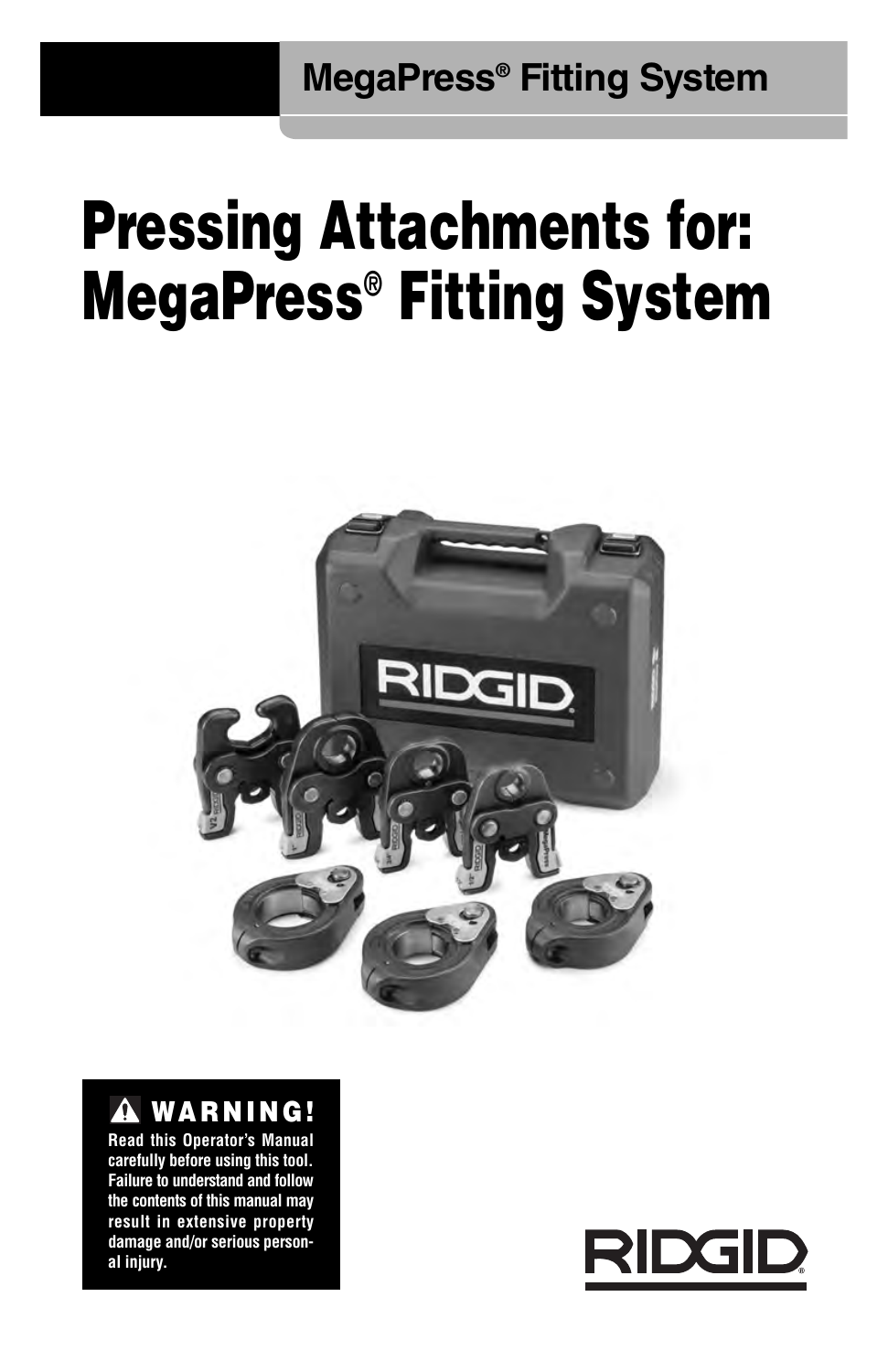# **Safety Symbols**

In this operator's manual and on the product, safety symbols and signal words are used to communicate important safety information. This section is provided to improve understanding of these signal words and symbols.



This is the safety alert symbol. It is used to alert you to potential personal injury hazards. Obey all safety messages that follow this symbol to avoid possible injury or death.

DANGER indicates a hazardous situation which, if not avoided, will result in death or serious injury. **DANGER**

**WARNING**

WARNING indicates a hazardous situation which, if not avoided, could result in death or serious injury. CAUTION indicates a hazardous situation which, if not avoided, could result in minor

**A** CAUTION

NOTICE indicates information that relates to the protection of property. *NOTICE*

This symbol means read the operator's manual carefully before using the equipment. The operator's manual contains important information on the safe and proper operation of the equipment.

This symbol means always wear safety glasses with side shields or goggles when handling or using this equipment to reduce the risk of eye injury.

This symbol indicates the risk of hands, fingers or other body parts being caught or wrapped in gears or other moving parts.



This symbol indicates the risk of electrical shock.

# **Specific Safety Information**

### **WARNING**

or moderate injury.

**This section contains important safety information that is specific to this tool.**

**Read these precautions carefully before using the Press Tool Attachments to reduce the risk of serious personal injury.**

### **SAVE THESE INSTRUCTIONS!**

Keep this manual with the machine for use by the operator.

### **Pressing Tool Safety**

- **Only use RIDGID® Pressing Tools with RIDGID pressing attachments.** Other uses or modifying the jaws for other applications may damage the pressing tool, damage the jaws and/or cause personal injury.
- **Keep your fingers and hands away from jaws, press rings and ring actuator during pressing cycle.** Your fingers or hands can be crushed, fractured or amputated if they become caught between the jaws, press rings or ring actuator or between these components and any other object.
- **Never attempt to repair a damaged jaw set, actuator or press ring.** A jaw, actuator or press ring that has been welded, ground, drilled or modified in any manner can shatter during pressing resulting in serious injury. Discard the entire damaged jaw set. Replace with a new jaw set. Never replace individual components except for damaged jaw return springs. Please call Ridge Tool Technical Service Department for availability.
- **Read and understand this manual, the tool operator's manual, the fitting manufacturer's installation instructions and the instructions for any other equipment used with this tool before operating.** Failure to follow all instructions may result in property damage and/or serious injury.

**NOTICE** Selection of appropriate materials and joining methods is the responsibility of the system designer and/or installer. Before any installation is attempted, careful evaluation of the specific service environment, including chemical environment and service temperature, should be completed.

If you have any question concerning this RIDGID® product:

– Contact your local RIDGID distributor.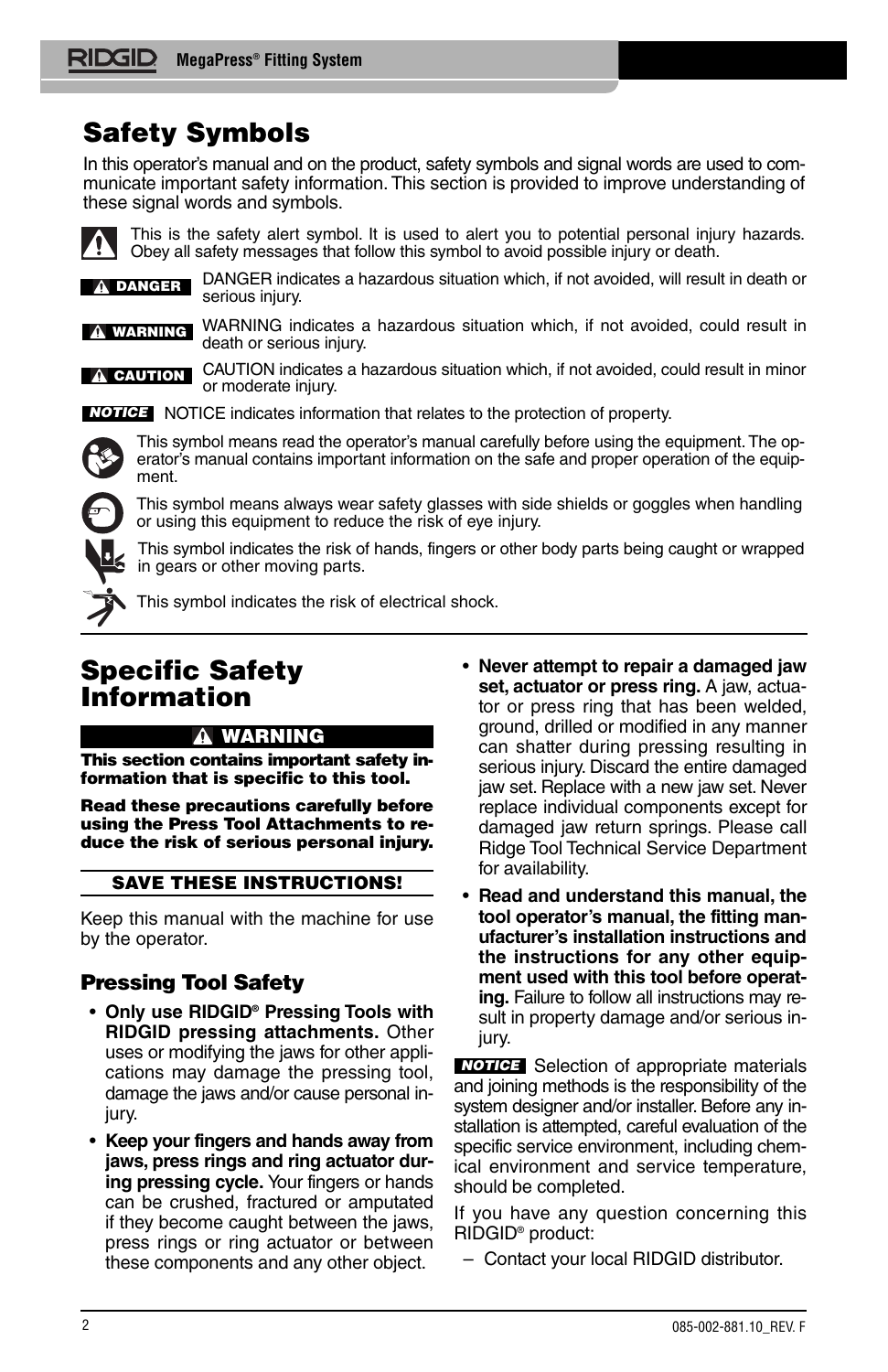- Visit RIDGID.com to find your local RIDGID contact point.
- Contact Ridge Tool Technical Service De partment at rtctechservices@emerson.com, or in the U.S. and Canada call (800) 519- 3456.

# **Description and Specifications**

### **Description**

RIDGID Press Tool Attachments for Mega-Press® and MegaPressG® Systems, when used with the appropriate RIDGID Press Tool, are designed to mechanically press MegaPress fittings onto pipe to create a permanent water or gas tight seal. MegaPress® is a registered trademark of Viega GmbH & Co. When the switch on the press tool is depressed, a motor powers a hydraulic pump which forces fluid into the press tool cylinder. This moves the tool rollers forward into contact with the attachment and applies thousands of pounds of force to the specially designed fitting.

The entire pressing cycle takes between 4 and 8 seconds starting from when the switch is pressed. Once the pressing tool starts to deform the fitting, the tool will automatically continue the press until complete.

### **MegaPress Jaw Sets**

MegaPress Jaw Sets are designed to mechanically press MegaPress and MegaPressG fittings onto 1/2", 3/4" and 1" nominal pipe size (NPS) steel pipe. An individual jaw set is required for each pipe size. Jaw sets and press tools must be used perpendicular to the fitting/pipe being pressed.

Jaws sets are available in Standard Series (For use with RIDGID Standard Series Press Tools such as the CT-400, 320-E, RP 330 and RP 340) and in Compact Series (for use with RIDGID Compact Series press tools such as the 100-B, RP 210-B, RP 200-B, RP 240 or RP 241).

#### **Standard Series MegaPress Jaw Sets**

| <b>Catalog No.</b> | <b>Size</b>   | Weight              |
|--------------------|---------------|---------------------|
| 37958              | $\frac{1}{2}$ | 4.46 lbs. (2,02 kg) |
| 37963              | 3/4"          | 4.71 lbs. (2,13 kg) |
| 37968              | 1"            | 6.83 lbs. (3,10 kg) |

### **Compact Series MegaPress Jaw Sets**

| <b>Catalog No.</b> | <b>Size</b>   | Weight                 |
|--------------------|---------------|------------------------|
| 48433              | $\frac{1}{2}$ | 3.2 lbs. (1,45 kg)     |
| 48438              | 3/4           | $3.1$ lbs. $(1.41$ kg) |



**Figure 1 – MegaPress Jaw (Standard Series Shown)**

### **MegaPress Rings**

MegaPress Rings are designed to mechanically press MegaPress and MegaPressG fittings onto 11 /4", 11 /2" and 2" pipe. An individual ring is required for each pipe size. 11 /4" to 2" rings can only be actuated with the V2 actuator used with Standard Series Press Tools.

### **MegaPress XL Rings**

MegaPress XL Rings are designed to press MegaPress XL fittings onto 21 /2", 3" and 4" pipe. An individual ring is required for each pipe size. MegaPress XL rings can only be actuated with a RIDGID® Z3 Actuator (such as the Press Booster).

The MegaPress and MegaPress XL rings must be used perpendicular to the fitting and pipe being pressed but the ball pocket/tip feature on the rings and actuators allows the actuator and press tool to swivel up to 90 degrees in each direction. This may allow use in tighter quarters. The rings are marked to show the correct actuator for use with that ring.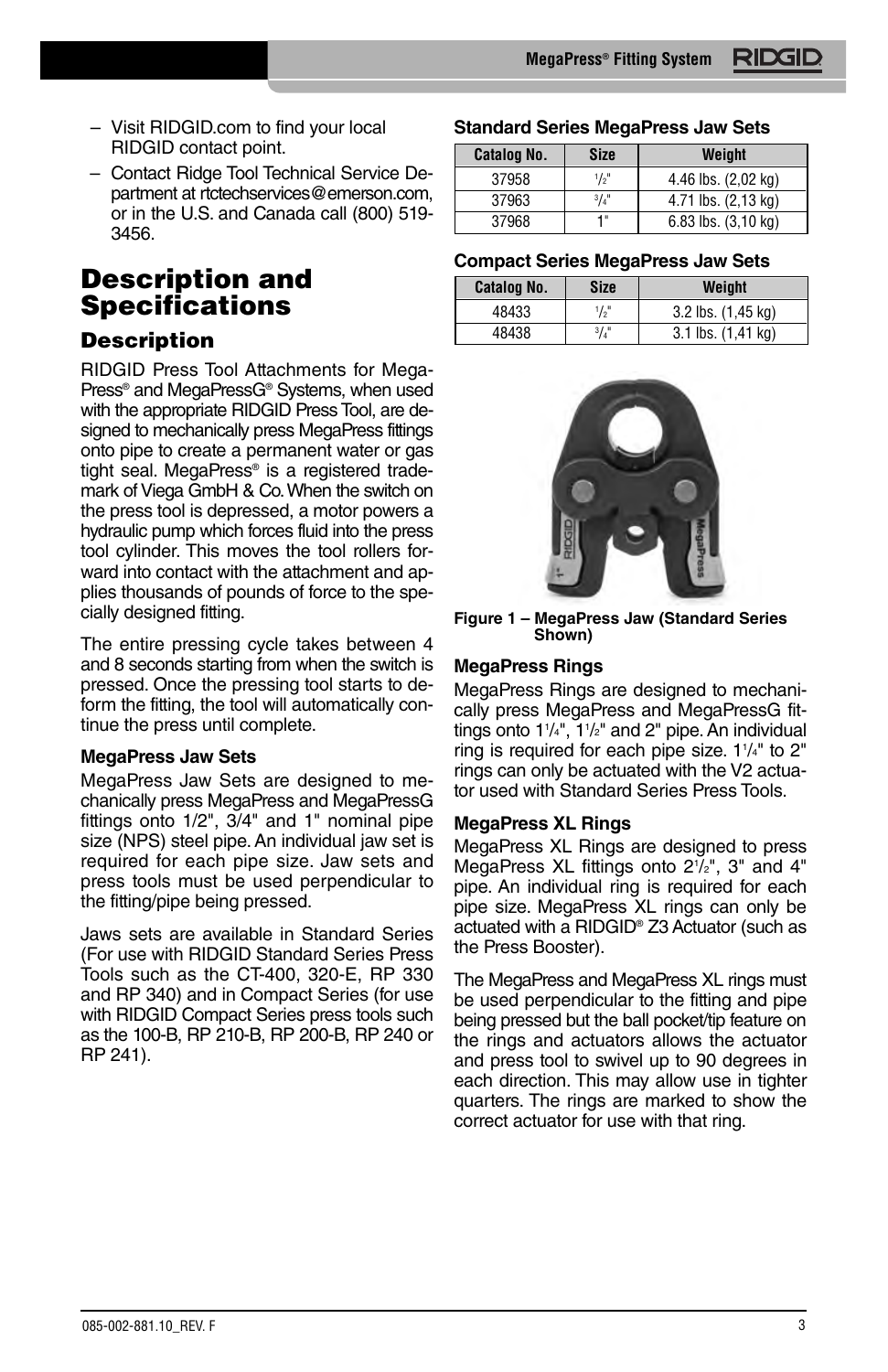| Catalog<br>No. | <b>Description</b>                             | Weight             |  |
|----------------|------------------------------------------------|--------------------|--|
| 37973          | 1 <sup>1</sup> / <sub>4</sub> " MegaPress Ring | 5.99 lbs (2,72 kg) |  |
| 37978          | 1 <sup>1</sup> / <sub>2</sub> " MegaPress Ring | 6.46 lbs (2,93 kg) |  |
| 37983          | 2" MegaPress Ring                              | 5.77 lbs (2,62 kg) |  |
| 21878          | V <sub>2</sub> Actuator                        | 4.7 lbs (2,13 kg)  |  |



**Figure 2 – MegaPress Ring and Actuator RIDGID V2 Actuator MegaPress Press Ring**

| Catalog<br>No. | <b>Description</b>                                                | Weight             |  |
|----------------|-------------------------------------------------------------------|--------------------|--|
| 60638          | 2½" to 4" MegaPress Kit<br>with Booster                           | 52.5 lbs (23.8 kg) |  |
| 60643          | 2½" MegaPress Ring For<br>Standard RIDGID Press<br>Tool & Booster | 5.9 lbs (2.7 kg)   |  |
| 60648          | 3" MegaPress Ring For<br>Standard RIDGID Press<br>Tool & Booster  | 7.1 lbs (3.2 kg)   |  |
| 60653          | 4" MegaPress Ring<br>For Standard RIDGID<br>Press Tool & Booster  | 9.9 lbs (4.5 kg)   |  |
| 60658          | Press Booster For<br>MegaPress XL                                 | 21.6 lbs (9.8 kg)  |  |

**Actuator Spherical Tip Actuator Arm** 



**Figure 3 – MegaPress XL Ring and Press Booster/Z3 Actuator**

**WARNING** Only use RIDGID Press Tools and RIDGID press tool attachments (jaw sets, rings, actuators, etc.) when specified by the fitting manufacturer for use with their system. Use of incorrect press tools and/or attachments for a system can cause system leaks, damage the press tool or attachment, void warranties or cause severe personal injury.

**NOTICE** Contact the fitting manufacturer for specific information on their system, including compatible pipe, materials, installation instructions, minimum distance between fittings, seal material, inspection, testing, etc. Incorrect installation can cause system leaks and extensive property damage.

Contact Ridge Tool Technical Service Department at (800) 519-3456 or rtctechservices@ emerson.com for a list of press fitting system and valve manufacturers that specify RIDGID pressing tools and attachments for their systems.

### **Inspecting The Press Tool and Attachments**



**Inspect your pressing tool and attachments daily and correct any problems to reduce the risk of serious injury from electric shock, tool and attachment failure and other causes and to prevent tool and property damage.**

- 1. Inspect press tool according to the specific tool operator's manual.
- 2. Clean any oil, grease or dirt from the tool and attachments, especially the handles and controls. This reduces the risk of the tool or attachment slipping from your grip and makes inspection easier.
- 3. Closely inspect all pressing attachment components (jaw sets, rings, actuators, etc.) for any cracked, broken, worn, missing, mis-aligned or binding parts or any other sign of damage that may prevent proper and safe operation. Damaged parts can cause the attachment to make incorrect pressed connections or fail during use, and cause serious injury or property damage. If any damage is found, the attachment should be discarded and replaced.

**WARNING** Always discard the complete pressing attachment. Never replace individual components or exchange parts between assemblies. Failure to replace the entire assembly may result in component failure and serious injury.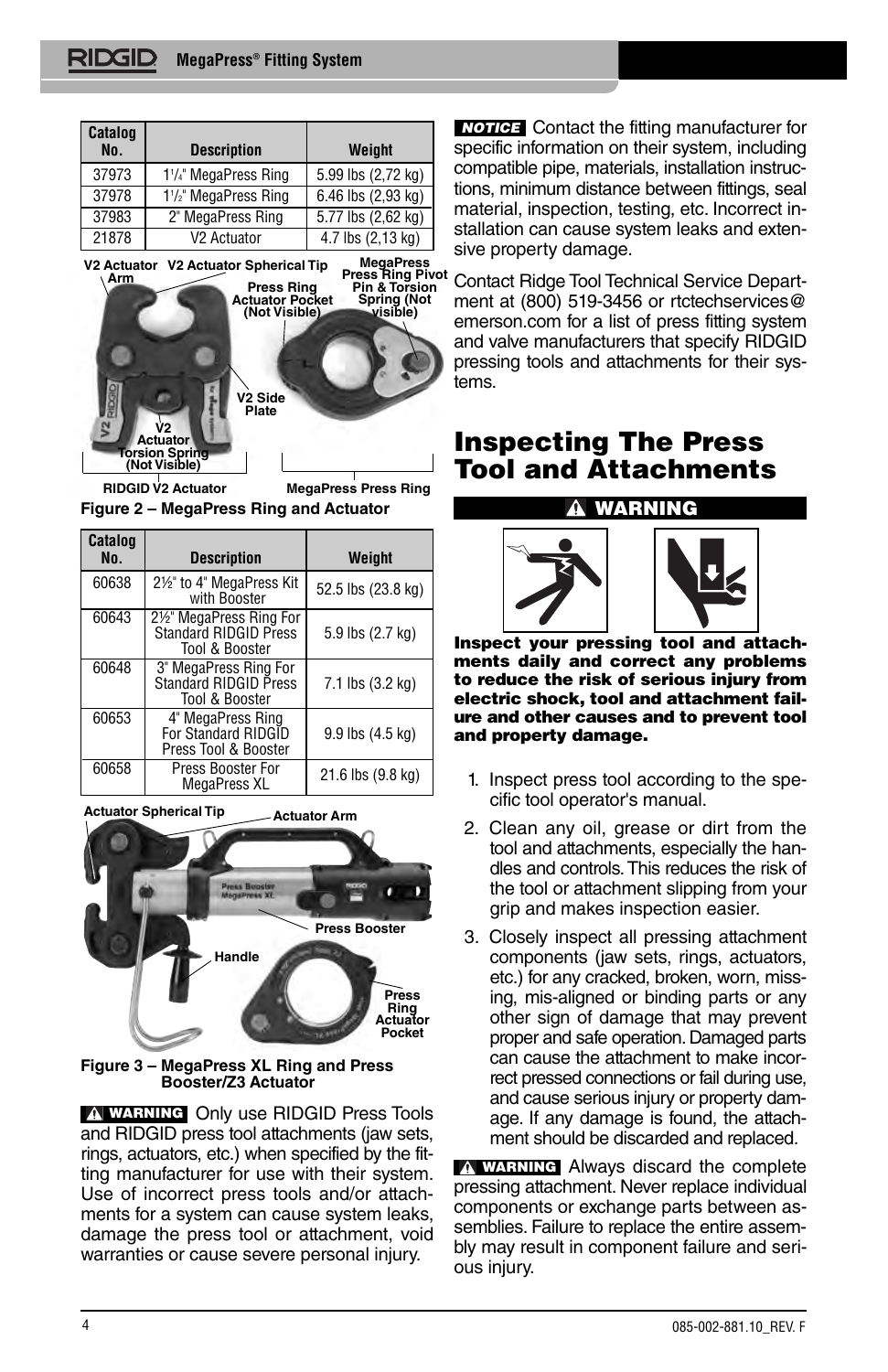Do not modify pressing attachments or use modified attachments. A pressing attachment component that has been welded, ground, drilled or modified in any manner can shatter during pressing, resulting in sharp flying objects, severe injury or death. Discard and replace damaged pressing attachments.

- 4. Inspect the attachment markings to make sure that it is clearly marked as to the system and size that it is appropriate for. Do not use an attachment that is not clearly marked.
- 5. Inspect the press profile of the attachment. If it is rusty, dirty or if there is a build up of fitting material, clean as described in the maintenance section. It is important to keep the press profile clean to prevent the formation of burrs during pressing process, prevent the attachment from sticking to the fitting and make sure that a proper press connection is made.
- 6. Make sure that springs are intact and bias the attachment in the proper direction (closed for rings, jaws and actuators). Attachment should cycle freely from the fully open to fully closed position. If needed, lubricate pivot points with a light lubricating oil. Wipe any excess oil from the attachment.

### **Tool and Work Area Set-Up**





**Set up the press tool, attachment and work area according to these procedures to reduce the risk of injury from electric shock and other causes and to prevent property damage.**

- 1. Inspect the work to be done and determine:
	- The system of fittings to be used
	- The sizes of fittings to be used.
	- The type of pipe to be used.
	- The amount of space available for the tool and attachments to make the pressed connections.
- 2. Determine the appropriate pressing tool and attachments for the application. *See*

*the Description and Specification section*. Information on clearance requirements for various attachments can be found at the back of the manual. Information on RIDGID Pressing Tools and other RIDGID press tool attachments can be found at RIDGID.com, or by contacting Ridge Tool Technical Service Department at (800) 519-3456 or rtctechservices@emerson.com.

Only use RIDGID Press Tools and RIDGID press tool attachments (jaw sets, rings, actuators, etc.) when specified by the fitting manufacturer for use with their system. Be sure to use the correct actuator for the ring being used. Rings are marked to indicate the correct actuator for use with the ring. Use of incorrect press tools and/or attachments for a system can cause system leaks, damage the press tool and attachment or cause severe personal injury.

- 3. Make sure that the press tool and attachment have been inspected according to their respective manuals or instructions.
- 4. Follow tool set up procedure according to the specific press tool operator's manual.

### **Mounting Attachment Into Press Tool**

- 1. Make sure that the press tool is unplugged or that the battery is removed from the tool.
- 2. Pull the attachment mounting pin on the press tool out. If there is already an attachment in the tool, slide it out of the pressing tool *(See Figure 4)*.



**Figure 4 – Sliding The Attachment Out of the Tool**

3. Slide the attachment into the press tool and fully engage the attachment mounting pin. The press tool will not function unless the pin is fully engaged.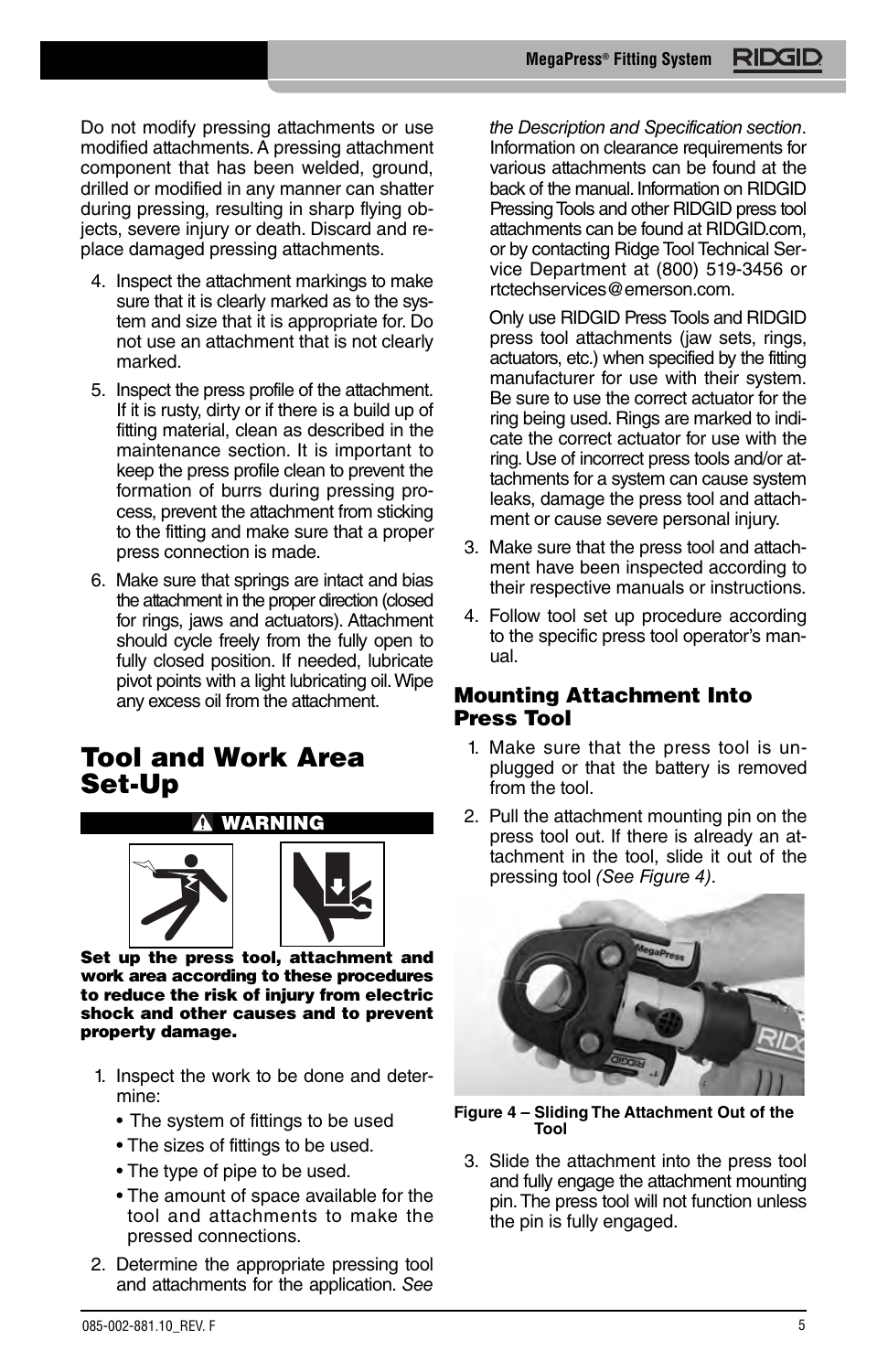### **Calibrating The Pressing Tool For The Specific Pressing Attachment (320-E Pressing Tool Only)**

The RIDGID 320-E Pressing Tool includes a feature to help insure that complete press connections are made. To use this feature, when a press attachment is installed on the 320-E, a calibration cycle is done. The 320-E then compares that calibration cycle to each press connection made. If the press connection does not match the calibration cycle, the 320-E alerts the user that a pressing error has occurred so that the operator can take appropriate action.

*See the 320-E manual* or contact Ridge Tool Technical Service if you have any questions regarding this feature.

## **Preparing The Connection**

**NOTICE** These are generalized instructions. Always follow the fitting manufacturer's specific installation instructions. Failure to follow the fitting manufacturer's installation instructions may lead to an improper press connection and cause leaking connections and property damage.

### **Preparing the Pipe**

- 1. If necessary, cut the desired length of the proper pipe for use with the fitting system. Use a pipe cutter or other method that provides a clean cut square to the axis of the pipe. If using a vise or other method to hold the pipe during cutting, make sure that the vise is far enough from the end of the pipe not to damage the section of pipe that is inserted into the fitting. Scratches on the outside diameter of the pipe and deformed pipe can cause leaks.
- 2. MegaPress and MegaPressG fittings require proper pipe end preparation to deburr and clean the pipe's outside diameter. Consult fitting manufacturer's instructions for appropriate pipe end preparation.
- 3. Failure to properly prepare the end of the pipe will result in leaking connections which can cause property damage.

### **Inserting the Pipe into the Fitting**

1. Inspect the fitting per the manufacturer's

instructions to be sure all parts are present, in place and free of dirt and debris. If fitting parts are missing or dirty, this can cause improper connections, leaks and other property damage. *See Figure 5.*



#### **Figure 5 – Inspection of MegaPress Fitting Prior to Pipe Insertion**

2. Check the fitting manufacturer's instructions and mark the pipe with a permanent marker at the appropriate distance from the pipe end. This gives a visual reference that the pipe has been fully inserted into the fitting prior to pressing the connection. *See Figure 6.*



**Figure 6A – Marking the Pipe Before Inserting Into Fitting Using Tape Measure**



### **Figure 6B – Marking the Pipe Before Inserting Into Fitting Using RIDGID® MegaPress® Pipe Inspection Gauge**

3. Fully insert the pipe into the fitting. Most fittings have a stop that the pipe end contacts to indicate full insertion. Other fittings do not have a stop and will allow the pipe to fully pass through the fitting, and are typically used in repair applications. If there is no stop, insert the pipe so that the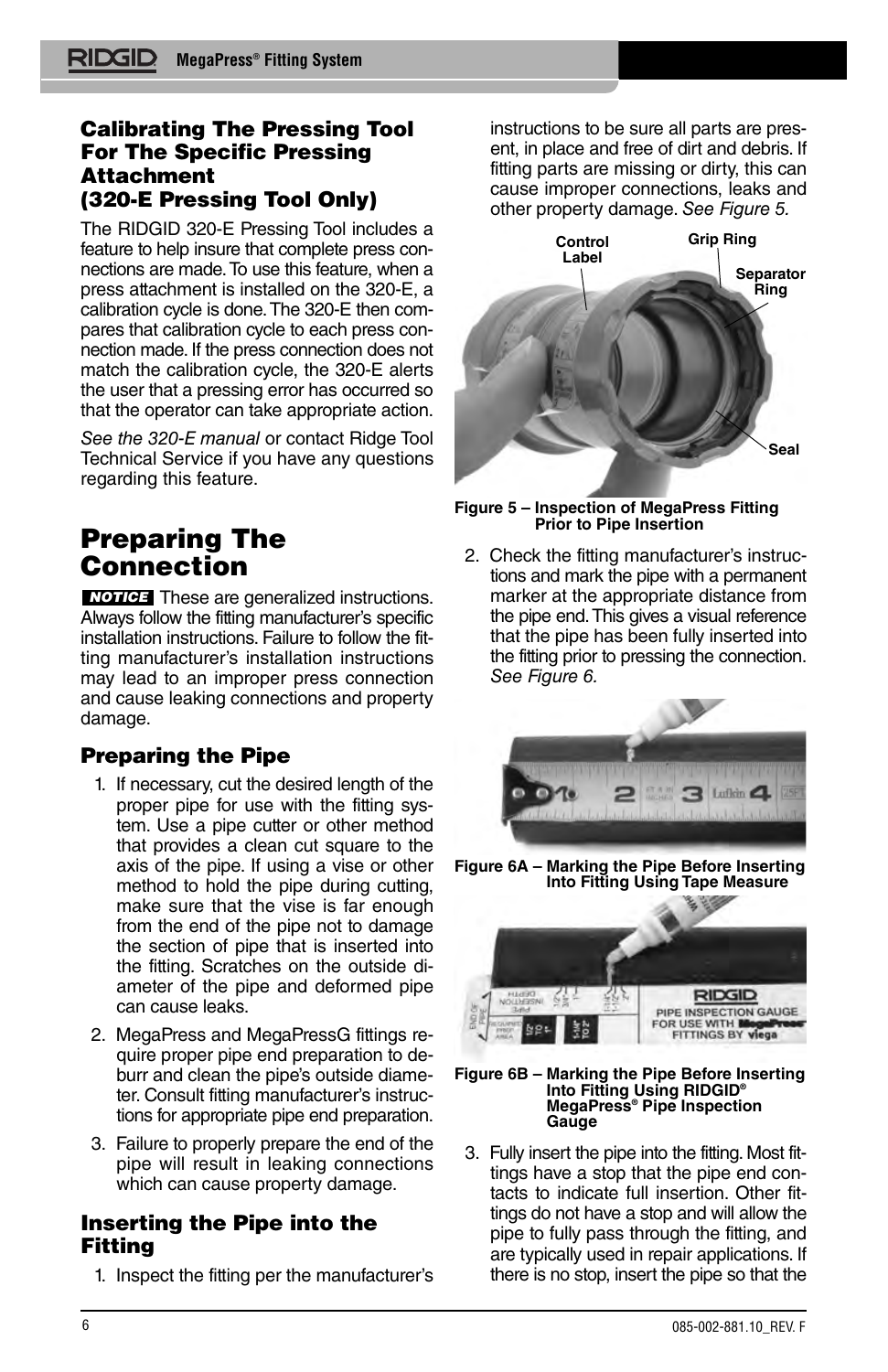mark made in the previous step is even with the end of the fitting. In some cases, a twisting motion during insertion makes the process easier. Never use any lubricant unless the fitting manufacturer specifically advises to. Lubricants can degrade the seal and cause leaks. Pipe that is difficult to insert may be out of round or have burrs on the pipe end, which can damage the seal and cause leaks.

4. Make sure that the pipe is fully inserted in the fitting and if not marked in previous steps, mark the pipe at the end of the fitting to give a visual reference that the pipe is fully inserted. *See Figure 7.*



**Figure 7 – Marking the Pipe After Fully Insert ing Pipe**

# **Operating Instructions**



**Always wear eye protection to reduce the risk of eye injury.**

**Keep your fingers and hands away from the tool attachment during the pressing cycle. Your fingers or hands can be crushed, fractured or amputated in the attachment or tool or between the attachment, work piece and other objects.**

**Follow operating instructions to reduce the risk of injury from crushing and other causes and to prevent tool damage.**

**WARNING** Only use RIDGID Press Tools and RIDGID press tool attachments (jaw sets, rings, actuators, etc.) when specified by the fitting manufacturer for use with their system. Use of incorrect press tools and/or attachments for a system can cause system leaks, damage the press tool or attachment, void warranties or cause severe personal injury.

Confirm that the tool and attachments have been properly set up.

### **Pressing the Connection with a Jaw Set**

1. Squeeze the jaw arms to open the Jaw set and place the open jaws around the fitting. Allow the jaw set to close around the fitting, making sure to align the press profile of the Jaw set with the contour of the fitting *(See Figure 8).*



**Figure 8 – Opening the MegaPress Jaw set and Placing Around Fitting**

- 2. Confirm that the pipe is inserted to the proper depth in the fitting as specified in appropriate Fitting System instructions.
- 3. Make sure that the jaw set and pressing tool are square to the pipe and fitting *(See Figure 9)*. Depress the press tool switch. Keep fingers and hands away from the jaw set to avoid crushing injuries in jaw set and between the jaw set and the surroundings.



#### **Figure 9 – MegaPress Jaw Set Square To Fitting and Tubing**

The pressing cycle takes 4-8 seconds depending on the press tool. Once a press cycle begins and the rollers contact the Jaw set, the press tool will lock on and automatically complete the press cycle. Releasing the tool switch will not stop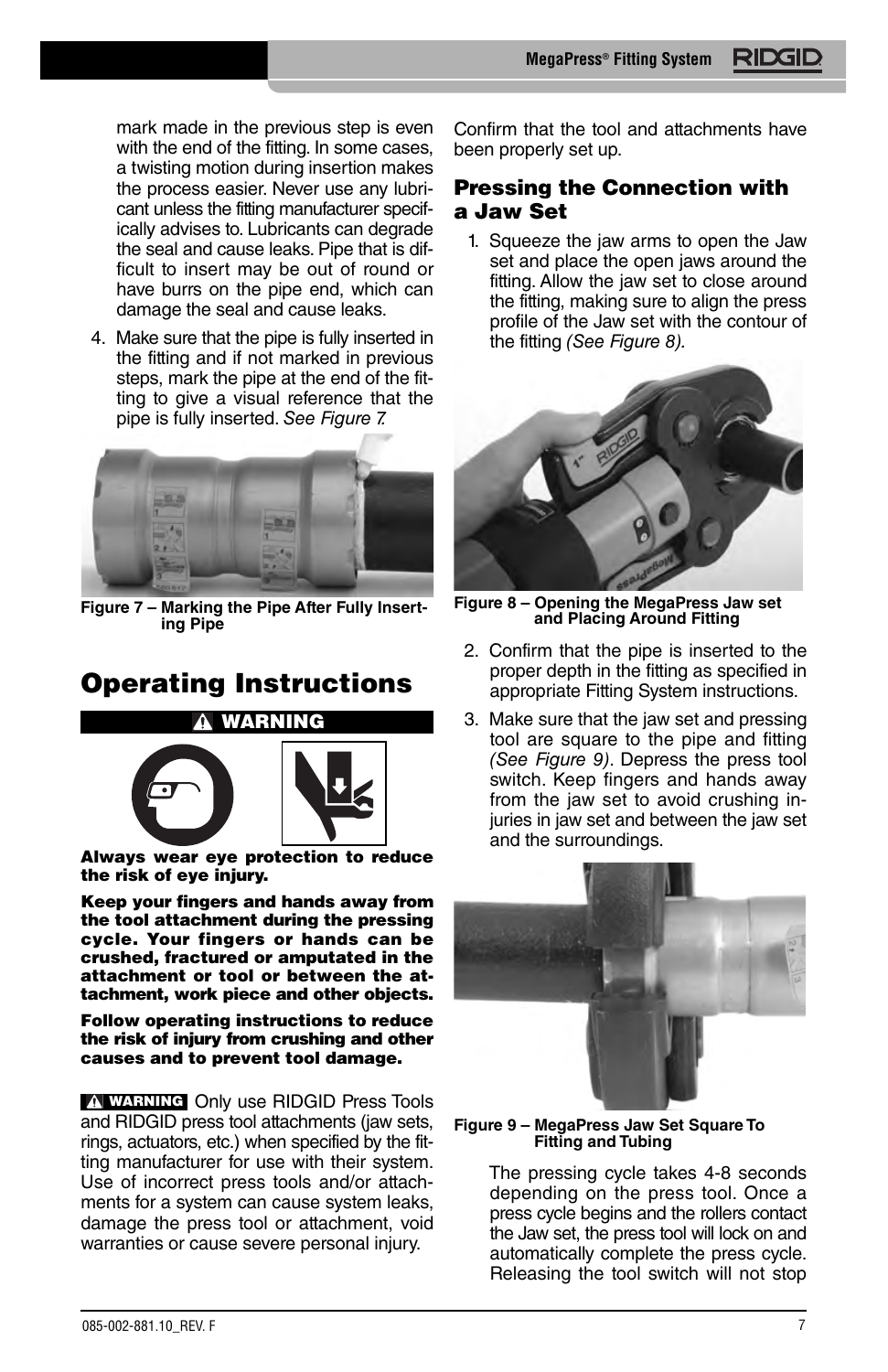the tool once the pressing process has begun. This ensures consistent, repeatable press connection integrity. If the tool should malfunction, refer to the specific press tool operator's manual.

4. Press the jaw set jaw arms to open the jaw set and remove from the fitting. Avoid any sharp edges that may have formed on fitting during pressing operation.

### **Pressing the Connection with a Ring and Actuator**

1. Open the appropriate Press Ring and place squarely around the fitting. Allow the ring to close around the fitting, making sure to align the press profile with the contour of the fitting. If the ring is not properly aligned with the fitting, an improper press connection will be made and the press ring may be damaged. *(See Figure 10.)*



**Figure 10 – Opening the MegaPress Ring and Placing Around Fitting**

- 2. Confirm that the appropriate actuator for the ring to be pressed is in the pressing tool (the ring will be marked with the designation of the appropriate actuator). The correct actuator/ring combination must be used to prevent possible injury, ring and actuator damage, and improper press connections. If using the 320-E Pressing Tool, make sure that the tool and actuator have been calibrated. If not, *see the calibration information in the Set Up section*.
- 3. Squeeze the actuator arms to open the actuator tips, place tips in ring pockets and allow the actuator to close down and seat into the pockets. *See Figures 12A-B*. The actuator and its mating ring are designed to allow the actuator and tool to be rotated up to ninety degrees each way from perpendicular. Make sure that the actuator tips are fully engaged in the ring pockets.

**NOTICE** Misaligning actuator tip to ring pocket can damage the ring or actuator during pressing. Make sure that the actuator tips are fully engaged in the ring pockets. *(See Figure 11.)*







**Figure 12A – Placing Actuator Tips Into MegaPress Ring Pockets**



**Figure 12B – Placing Actuator Into MegaPress Ring Pockets At An Angle For Additional Clearance**

Do not hang the actuator and tool from the ring. The tool and actuator could fall from the ring and cause serious injury or death.

4. Make sure that the ring is square to the pipe and fitting and depress the press tool switch. Keep fingers and hands away from the actuator and ring to avoid crushing injuries in the attachments and between the attachments and surroundings.

For  $1^{1}/4$ ",  $1^{1}/2$ " and 2" connections, the pressing cycle takes 4-8 seconds. For 21 /2", 3" and 4" connections, the pressing cycle takes 15-24 seconds. Once a press cycle begins and the rollers contact the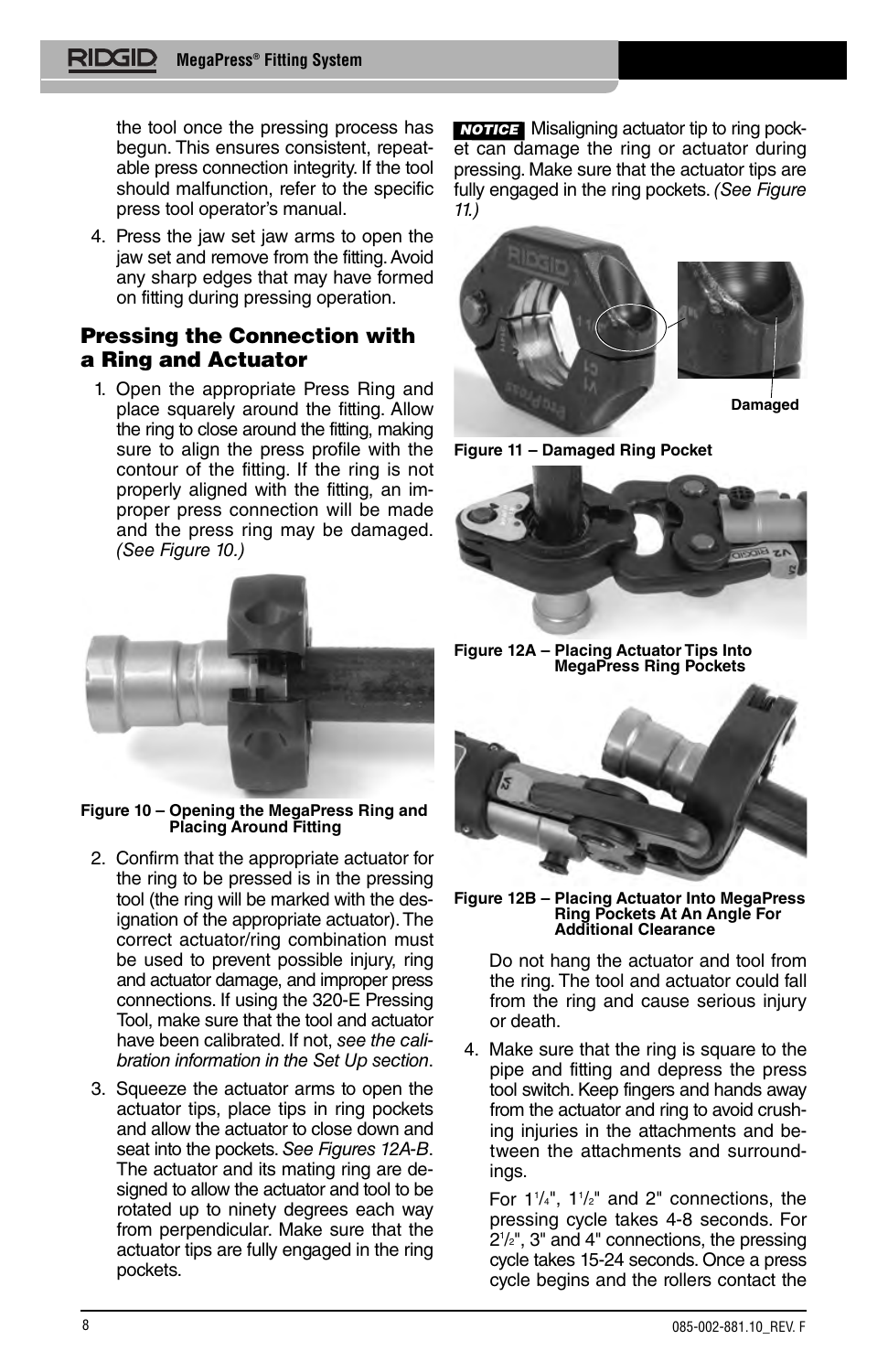actuator, the press tool will lock on and automatically complete the press cycle. Releasing the tool switch will not stop the tool once the pressing process has begun. This ensures consistent, repeatable press connection integrity. If the tool should malfunction, refer to the specific press tool operator's manual.

The MegaPress and MegaPress XL rings are designed to fully close during the pressing process.

- 5. After the pressing operation is complete, squeeze the actuator arms to open the actuator tips and remove from the ring.
- 6. Remove the ring from the fitting. Avoid any sharp edges that may have formed on the fitting during the pressing operation.

### **Inspecting The Press Connection**

1. Inspect the pressed fitting. If the fitting is supplied with a control label by the fitting manufacturer, remove it *(Refer to Figure 5)*. Control labels are supplied by the manufacturer to indicate that the fitting has not yet been pressed. Removal of the control label indicates to others that the connection has been pressed.

Look for the following:

- Excessive misalignment of the pipes. Note that a slight amount of misalignment at the pressed connection is considered normal.
- Pipes that are not fully inserted into the fitting – double check the insertion marks made on the pipe to see that they are still aligned with the end of the fitting.
- Incorrect jaw or ring alignment with the fitting contour, distorted or deformed fitting.
- Any other issues per the fitting manufacturer.

If any problems are found, remove the fitting and replace with properly prepared and pressed fittings and pipe.

2. Test the system in accordance with the system supplier's instructions, normal practice and local codes. The system supplier may have specific system test procedures to confirm the integrity of the system.

### **Maintenance**

### **WARNING**

**Press attachments should be removed from press tool before performing any maintenance.**

**A jaw, press ring or ring actuator component that has been welded, ground, drilled or modified in any manner can shatter during pressing, resulting in sharp flying objects, severe injury or death. Discard and replace damaged jaws, press rings or ring actuators.**

1. Inspect the inside diameter of jaws and press rings daily *(Figure 13)*. If rusty or dirty, clean with fine grade Scotch-Brite® (Scotch-Brite® is a registered trademark of 3M Company) metal polishing pads (or equivalent), steel wool or a steel bristle wire brush.

**NOTICE** Do not clean pressing profile with aggressive abrasive materials or methods, such as emery cloth, sandpaper, grinding wheels or rotary files. These methods may alter critical pressing profile dimensions and cause improper pressed connections that can lead to leaks and extensive property damage.

2. Inspect the segment area of the Mega-Press jaws/rings daily for debris or damage that could prevent full closure and cause out of tolerance connections. While holding the jaw/ring open, clean the areas next to the segment with a brush. *(See Figure 13.)*



**Figure 13 – Cleaning Segment Area of MegaPress Jaw**

3. Pivot pins and moving points on jaws, press rings and actuators should be cleaned and lubricated at least once a month with a light weight general purpose lubricating oil.